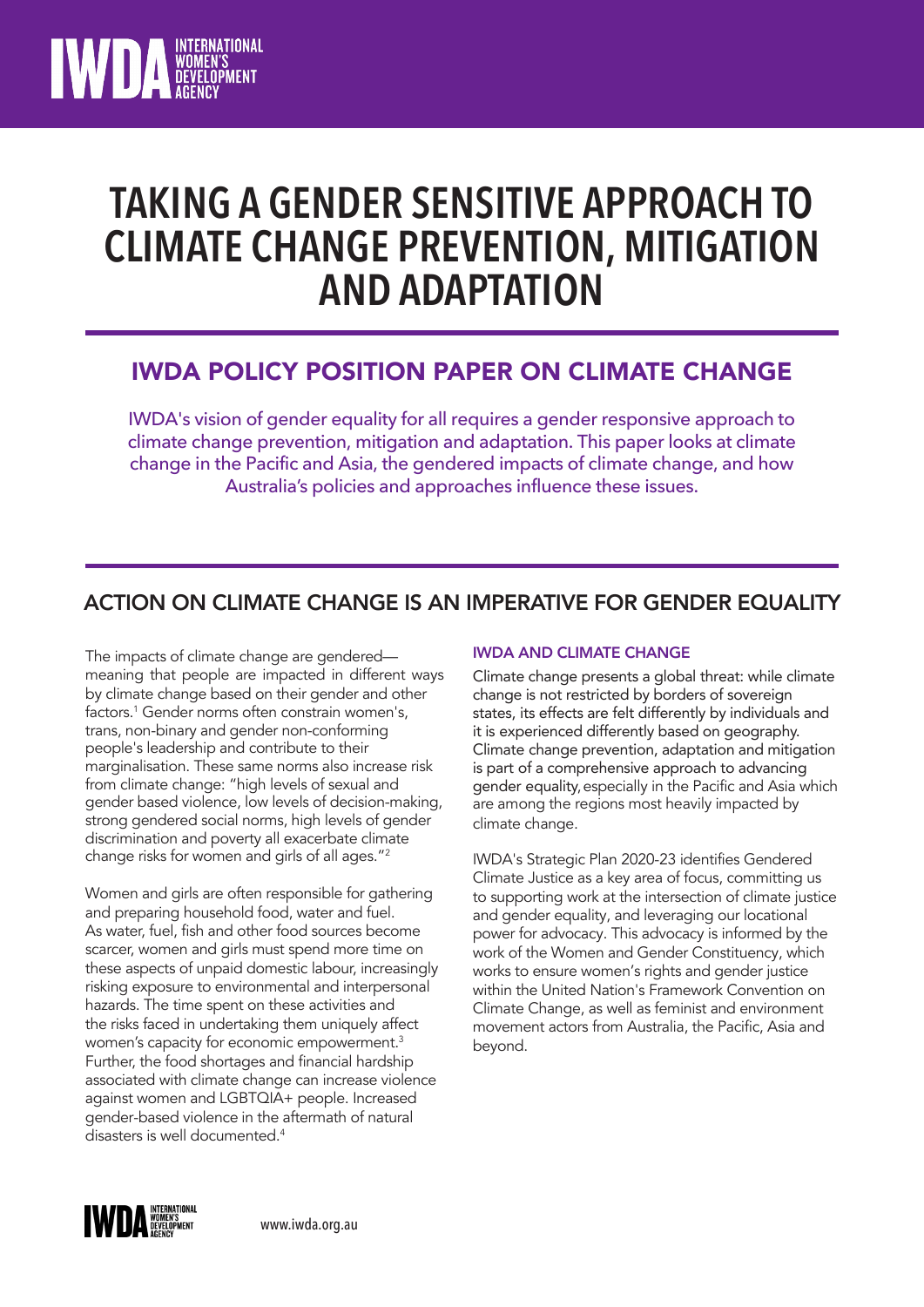## CLIMATE CHANGE IN THE PACIFIC AND ASIA

Anthropogenic climate change, meaning climate change caused and accelerated by humans, is one of the most pressing issues of our time.<sup>6</sup> Climate change is rooted in an economic model that causes damage to people, societies and the planet, as well as compounding existing inequalities and violence within and between states.<sup>7</sup> The high levels of air pollution, rapid deforestation and urbanisation in Southeast Asia are not only contributing to global climate change, but are exacerbating the symptoms of climate change, such as unpredictable weather patterns and rising seas, that are threatening states throughout the Pacific and Asia region.



### THE PACIFIC AND ASIA IS ONE OF THE MOST CLIMATE-VULNERABLE REGIONS IN THE WORLD

Climate change in the Pacific and Asia is a particularly pressing issue. The University of Notre Dame's Global Adaptation Initiative (ND-GAIN) conducts an annual survey to rank 181 of the world's countries on their vulnerability to climate change and readiness to adapt. This demonstrates that countries in the Pacific and Asia are some of the worst affected due to both geographic features, and the ongoing legacy of colonisation and global inequality.<sup>8</sup> Issues such as increasing frequency, severity and unpredictability of storms, increasing salination of the groundwater, rising temperatures and severe air pollution affect the region as a whole, while the Pacific faces specific and immediate threats such as rising sea levels, reduced biodiversity and the loss of coral reefs due to heat-induced mass coral bleaching.<sup>9</sup>

Changes in weather patterns mean that the agricultural industries upon which the majority of people in this region depend are no longer reliable while severe weather events, such as Cyclone Nargis in Myanmar, cause billions of dollars of damage and result in significant loss of life.<sup>10</sup> As noted by Oxfam, extreme events have become the norm for farmers in this region.<sup>12</sup>

Pacific Islanders are responding to these challenges and demanding immediate, progressive action on climate change prevention. Through intergovernmental mechanisms such as the Pacific Islands Forum (PIF), and civil society mechanisms like the Pacific Feminist Forum, representatives from all over the Pacific come together to call out powerful western governments for their inaction on climate  $change.<sup>13</sup>$ 

**People living in the Pacific and Asia are five times more likely to be hit by a natural disaster than those living in other regions, and the region lost more than \$USD1.3 trillion in assets between 1970 and 2016 due to natural disasters.**

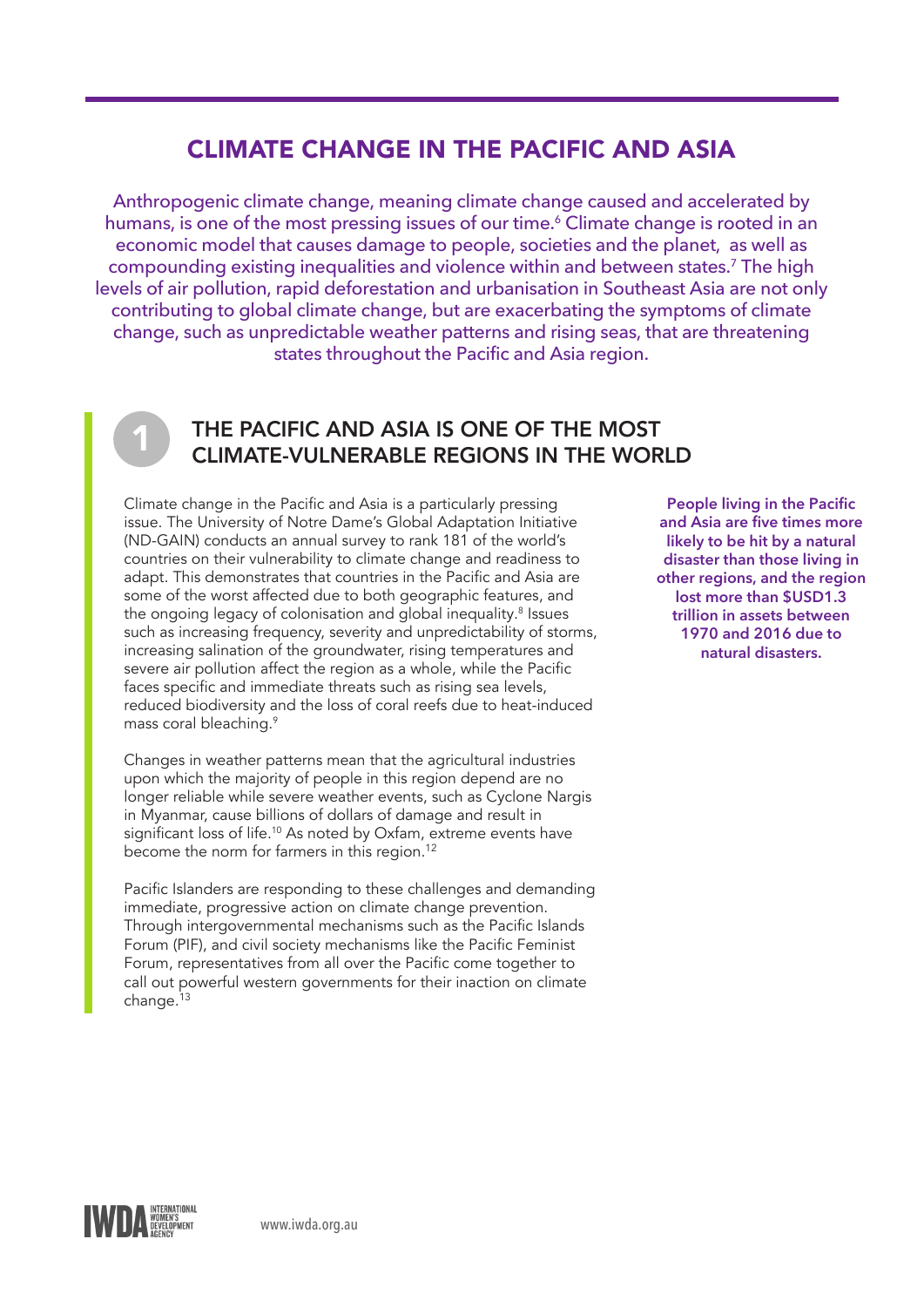# 2

### PACIFIC ISLAND NATIONS ARE THE LEAST RESPONSIBLE FOR CLIMATE CHANGE AND EXPERIENCE SOME OF THE MOST SEVERE CONSEQUENCES

Pacific Island nations bear a very small portion of the responsibility for climate change, yet are burdened with an enormous proportion of the consequences because of their geographic location and topography. Though the Pacific Islands have long endured cyclones, floods, droughts and heatwaves, many traditional coping strategies that were in place to mitigate these challenges were eroded through colonisation.

This erosion of coping strategies includes importation of food and crops to replace adaptable indigenous food sources, and individualisation that has led to a thinning of traditional community networks.14

The loss of these traditional practices and knowledge combined with the increasing frequency and severity of catastrophic events has made it harder for Pacific Islanders to prevent, mitigate and adapt to today's climate-related challenges.

**"Climate change remains the single greatest threat to the livelihoods, security and wellbeing of the peoples of the Pacific" – Boe Declaration, Pacific Islands Forum, 2018**

**"[It is time] for the polluters to take main responsibility [for climate change], according to common but differentiated historical responsibility for imperial, colonial and other inequalities" – Pacific Feminist Charter for Action 2019**

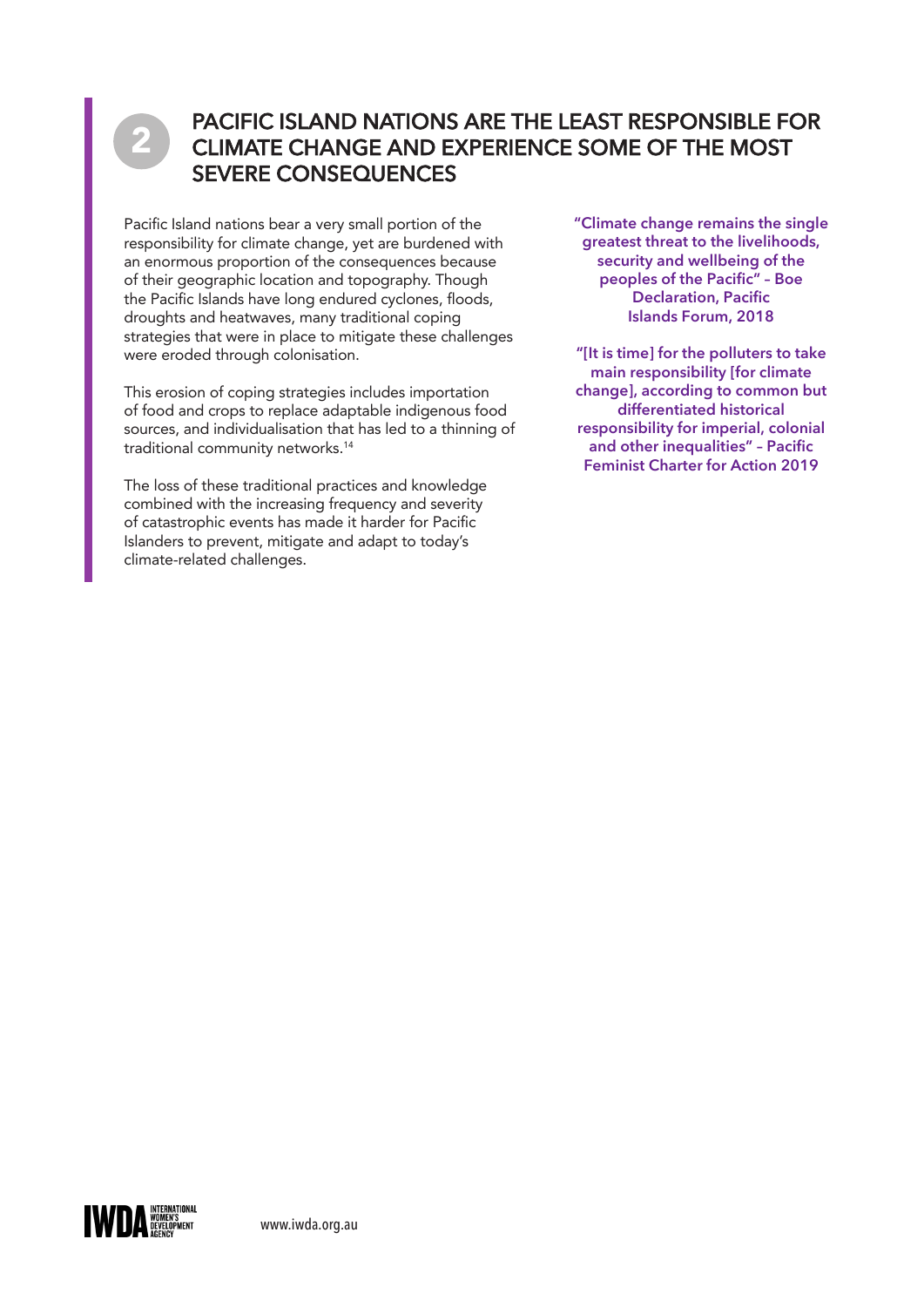### UNEVEN IMPACTS OF CLIMATE CHANGE

No one is exempt from the consequences of climate change: floods, fires, droughts and tropical storms can happen to anyone. The world's medical, food and economic systems are already strained by the impacts of climate change. We are seeing an increasing spread of vector-borne illnesses, more heat-related deaths, higher rates of lung disease and illnesses caused by air pollution, and increasing frequency and severity of extreme weather events that cause billions of dollars of damage.<sup>15</sup> While we will all bear the cost of climate change, the impacts on women and LGBTQIA+ people are exacerbated by their gender roles.

### THE IMPACTS OF CLIMATE CHANGE ARE FELT DIFFERENTLY BASED ON GENDER

Women are often dependent on natural resources for their livelihoods, for example through their reliance on small-scale or subsistence farming. Women undertake the vast majority of unpaid domestic labour, including collecting food, fuel and water.<sup>16</sup> Climate change and associated climate variability affect all of these activities negatively.<sup>17</sup> Women face greater impacts from the unavoidable loss and damage that is already occurring due to climate change, because they are more likely to be economically, socially and politically marginalised, making it harder for them to access the resources needed to recover and rebuild.

Further, LGBTQIA+ people - especially those with disabilities are even more acutely impacted by extreme weather events: research, such as the 'Down by the River' report, demonstrates that disaster risk reduction (DRR) and humanitarian response do not meet the most basic requirements of gender diverse peoples.<sup>18</sup> This means that women living in developing countries, and especially in rural areas of developing countries, are some of the most vulnerable people to the effects of climate change.

**Women may experience increased domestic violence as a result of climate-change related water and food shortages**

**LGBTQIA+ people, and people with disablities are at greater risk of marginalisation, violence and 'falling through the cracks' during disasters and response**

# 2

1

### WOMEN ARE LARGELY EXCLUDED FROM THE DECISION-MAKING BODIES THAT DEVELOP CLIMATE CHANGE RELATED POLICIES

Women, especially women from marginalised groups, are underrepresented in all formal decision-making bodies from the local to multi-national level—including within climate change policy development.19 This is important, because women play particular roles in societies and therefore have both specific concerns and insights relating to climate change. Without women's participation in formal policy development, these unique concerns and solutions are invisible.

Despite these barriers, there are women who are leading climate change adaptation and mitigation (including DRR) in their communities and at the global level. For instance, femLINKpacific's 2017 regional radio campaign 'Women's Weather Watch' promotes gender inclusive DRR in Fiji, Solomon Islands, Tonga and Vanuatu. DiVA for Equality

Women are underrepresented in formal decision-making bodies at the global, national and local level

Women's diverse knowledge and concerns are excluded from the development of climate change policy

Most DRR responders are men who often only consult with male community leaders and members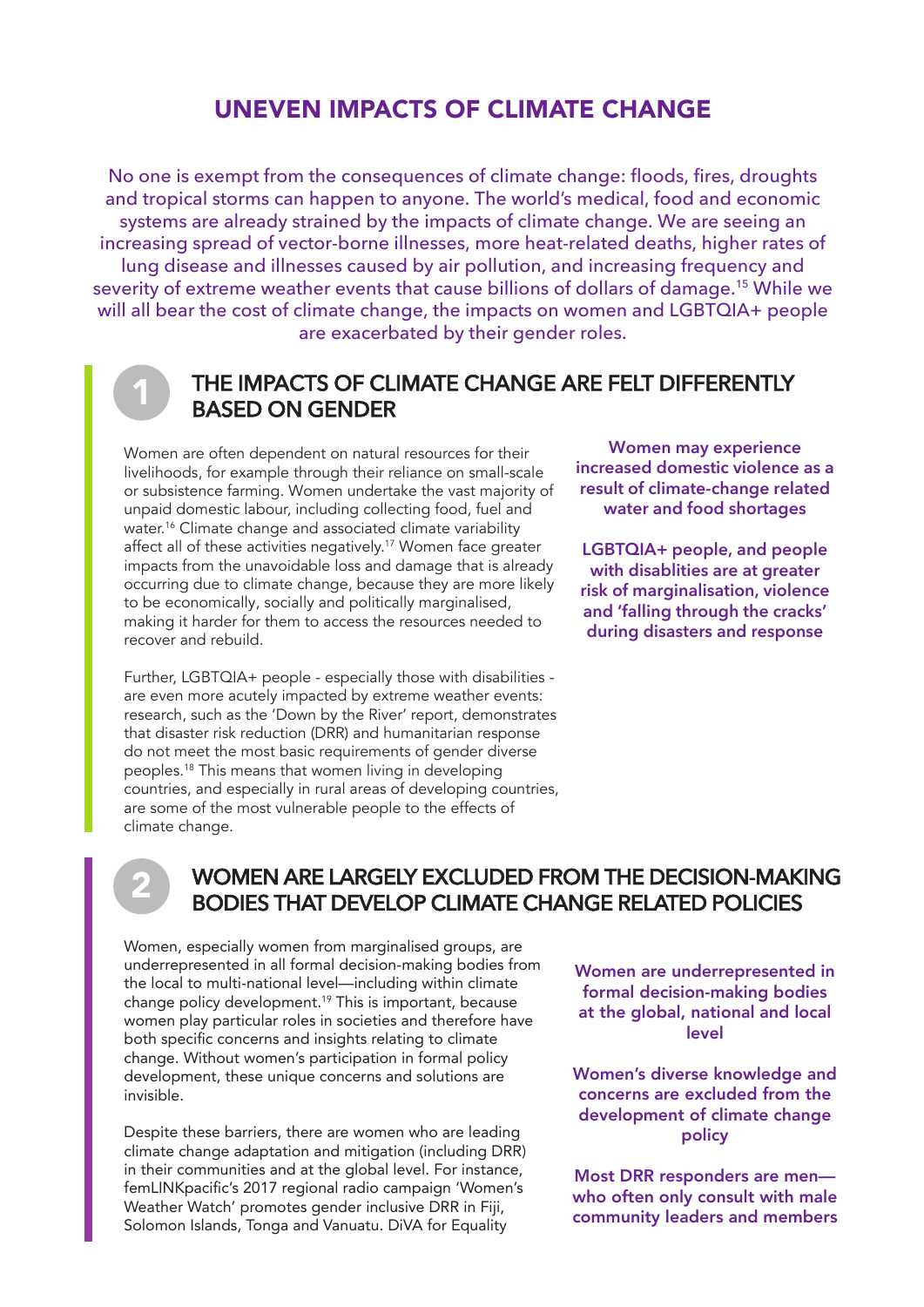organised the first International Women's Day march on Taveuni Island, Fiji, to prioritise women's roles within climate justice. Women in Labutta and Pakokku townships of Myanmar are leading adaptation committees to develop adaptation shelters and conduct vulnerability mapping.<sup>20</sup> Diverse women are deeply involved in the production of knowledge regarding climate change, and are using this knowledge to fortify their communities against the harmful effects of climate change on a grassroots basis.<sup>21</sup>

# 3

### INCLUSION OF DIVERSE GROUPS IN FORMAL DECISION-MAKING BODIES RESULTS IN A BETTER UNDERSTANDING OF CLIMATE CHANGE IMPACTS AND BETTER CLIMATE CHANGE **POLICY**

Globally, Indigenous women have long played a central role in environmental knowledge management, including ways in which communities have traditionally responded to environmental challenges.<sup>22</sup> Despite the numerous challenges women face in accessing decision-making spaces, women can, and do, play critical roles in response to climate change. Women's knowledge of, and leadership in, sustainable practices at the household, community and national levels, as well as their roles in unpaid care work and sustainable resource management are invaluable.

Women are capable change agents, and should be included in the development of all stages of climate policy. Promoting women's leadership in traditional and formal arenas, giving due consideration to Indigenous knowledge and explicitly including the concerns of women are the first steps in creating gender-responsive climate change prevention, mitigation and adaptation.

Women have important knowledge about resource management in their communities

 "Women's participation at the political level can result in far greater responsiveness to the needs of diverse individuals" (DiVA 2017)

More diverse women in government means climate change policy will make use of diverse women's traditional knowledge—and include the concerns of diverse women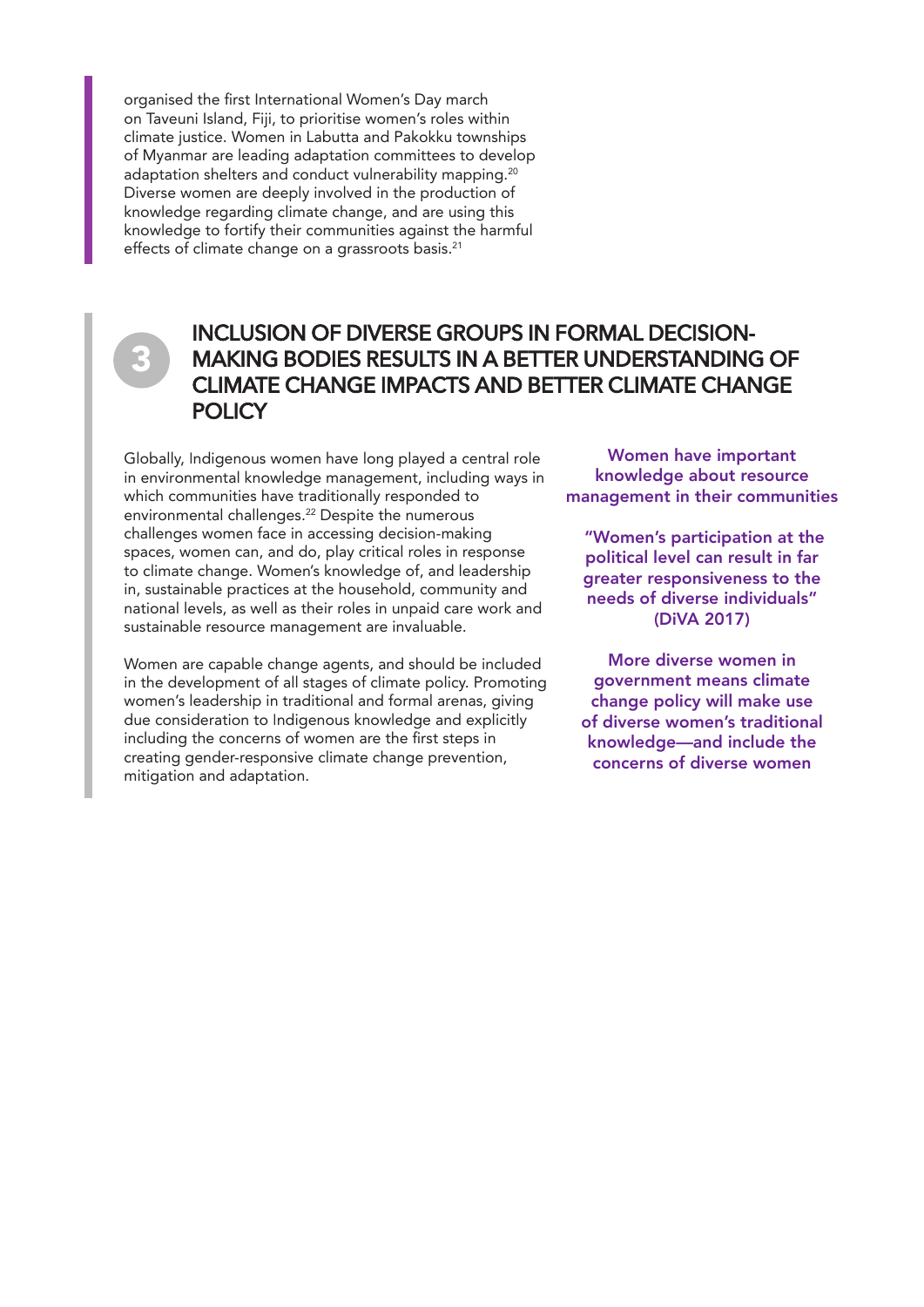### GENDER, CLIMATE CHANGE AND AUSTRALIAN POLICY

Climate change is not isolated within a state's borders: Australia's energy policies impact its own territory as well as the air, ocean, land and livelihoods of its neighbours, and beyond. Under the principle of Common But Differentiated Responsibilities (CBDR), Australia is responsible for a reduction in greenhouse gases and emissions that is proportional to our historical and current levels of pollution. CBDR was first identified within the context of climate change in the 1990s, as research demonstrated that a significant part of our current climate and environment related challenges are directly linked to the manner in which the western world had industrialised and practiced resource extraction.<sup>23</sup> The countries that have suffered the most from these industrialisation practices are also among the countries that are most vulnerable to climate change. Australia should therefore take responsibility for its role in climate change by adopting domestic and foreign climate change policies in line with our international commitments.

### AUSTRALIA'S DOMESTIC CLIMATE CHANGE POLICIES INFLUENCE OUTCOMES FAR OUTSIDE OUR BORDERS

In accordance with the CBDR principle, signatories to the Paris Agreement developed Intended Nationally Determined Contribution (INDC) plans.<sup>24</sup> Australia's "emissions have been rising since the Government repealed the carbon price and replaced it with the Direct Action scheme" in 2013, and and rose for four consecutive years before falling in 2020 due to pandemic related restrictions. <sup>25</sup> Curbing emissions will be critical for Australia if we are to meet our Paris targets.<sup>26</sup> A critical source of Australia's continued failure to bring down emissions is in the continuation of policies that prop up the coal industry, such as the provision of floor prices and loans. Multiple international studies have reiterated the immediate importance of reducing global reliance on coal and the need for a complete phase out of coal by 2050 and an ultimate transition to a carbon neutral economy. <sup>27</sup> Unless Australia reforms its energy sector, we will continue to harm our economy, our society, our neighbours, and our planet.

Australia will not meet its 2030 emissions reduction targets under current policies

Under current policies, Australia's emissions will increase by an annual rate of ~0.3%

Pacific Island nations face an existential threat due to climate change and the continued burning of fossil fuels by developed countries

# 2

1

### AUSTRALIA MUST INVEST IN GENDER-RESPONSIVE CLIMATE FINANCING

In a 2018 evaluation of 26 of Australia's Official Development Assistance (ODA) climate change investments, a mere 23% demonstrated evidence of gender-related outcomes.<sup>28</sup> According to the evaluation, a number of projects that did not demonstrate gender-related outcomes had explicitly included gender in the design of the project. The gender-specific features of the project, such as a gender impact assessment or gender action plans, were not implemented or were inadequate.<sup>29</sup> This was partially explained by the way in which DFAT engages with its investments: gender processes "are less likely to be considered when DFAT is not actively involved in the management of the investment."<sup>30</sup> It is clear that DFAT must closely monitor its climate change investments to meet gender targets and outcomes and invest in new initiatives which prioritise gender responsive climate change solutions. As part of this, Australia should prioritise funding for ecosystem-based approaches as defined by the Convention on Biological Diversity: "the conservation, sustainable management, and restoration of ecosystems to help people adapt to the impacts of climate change." 31

Only 23% of 26 ODA-based climate change interventions demonstrated gender-related outcomes, even when projects had gender-specific targets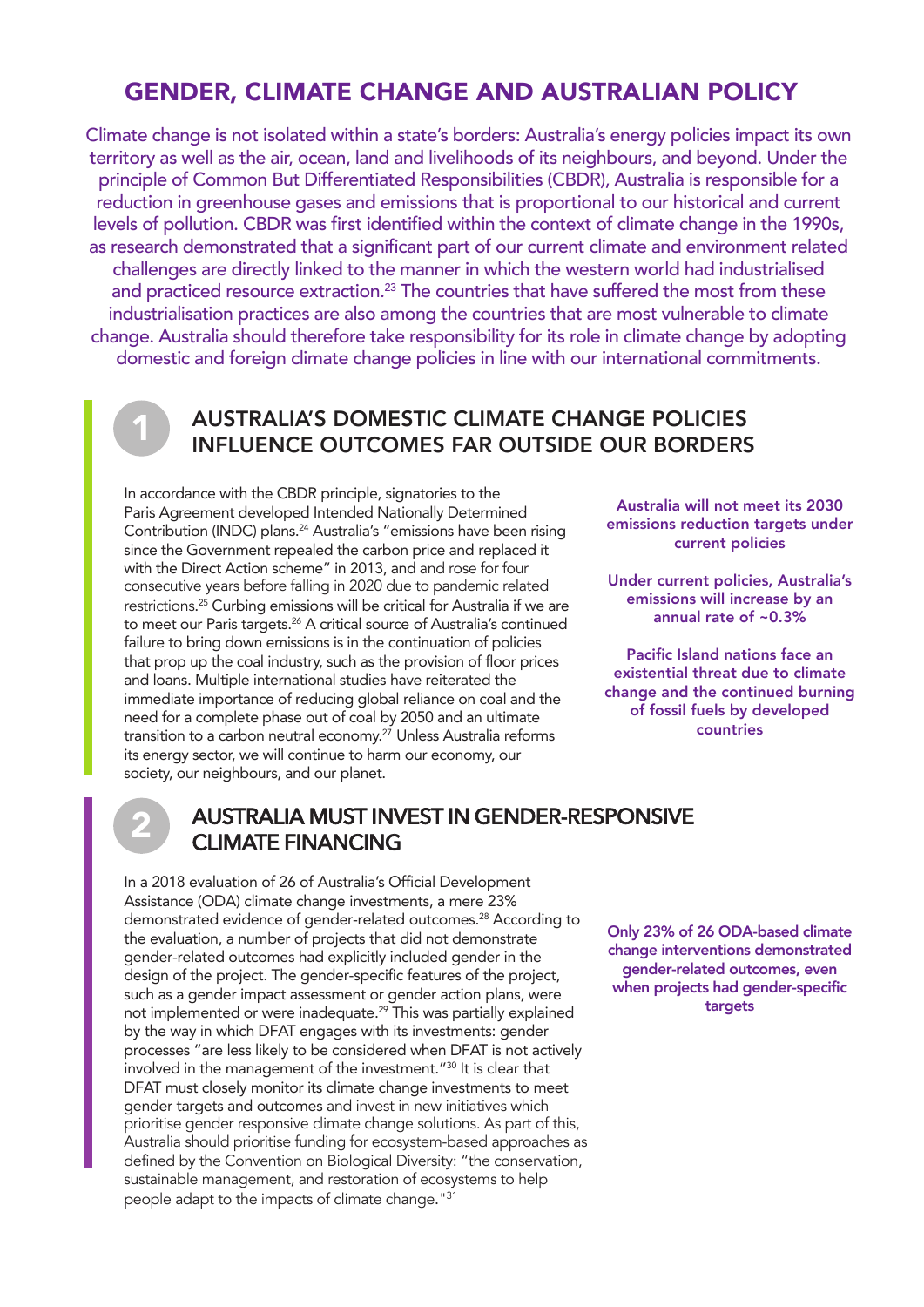#### RECOMMENDATIONS:

Recommendation 1: Act to limit global warming to 1.5° C by transitioning to 100% renewable energy through a 'Just Transition' that addresses inequalities in power and wealth while transitioning from fossil fuels to renewable energy sources.

Recommendation 2: Recommit to the Green Climate Fund at COP26 and scale up Australia's climate finance in line with our fair share commitment:

- a) Immediately double Australia's current climate finance to \$3 billion over 2020-2025.
- b) By 2023, shape regional and global climate responses by committing an additional \$700 \$990 million to the Green Climate Fund.
- c) By 2030, scale up Australia's climate finance to meet its fair share of \$12 billion annually.

Recommendation 3: Support a standalone finance arm for loss and damage in the United Nations Framework Convention on Climate Change (UNFCCC) to provide public finance and compensation to marginalised communities who are already experiencing loss and damage, in line with human rights principles.

Recommendation 4: All climate actions respect human rights and promote gender equality in line with the UNFCCC Lima Work Programme on Gender and its Gender Action Plan activities.

Recommendation 5: Diverse women, trans, non-binary and gender nonconforming people - including Indigenous communities and people with disabilities - should be central to Australia's climate change, disaster prevention, preparedness, adaptation and recovery efforts.

Recommendation 6: Ensure that the rights of Indigenous peoples are upheld, the leadership of Indigenous Peoples is respected and included in decision-making processes at the national and international levels and that all climate action is informed by Indigenous knowledge systems.

Recommendation 7: Ensure women's full and equal participation and leadership in climate change decision-making at local, regional and global levels by including quotas for diverse women, trans, nonbinary and gender nonconforming people in decision-making bodies.

Recommendation 8: Allocate new and additional ODA funding for feminist climate change prevention, mitigation and adaptation projects and programs to women's rights organisations from the Pacific and Asia.

Recommendation 9: Require intersectional feminist analysis (that considers impacts of sexuality, race, nationality, class, disability and other identifiers) of all climate investments across design, implementation, monitoring and evaluation.

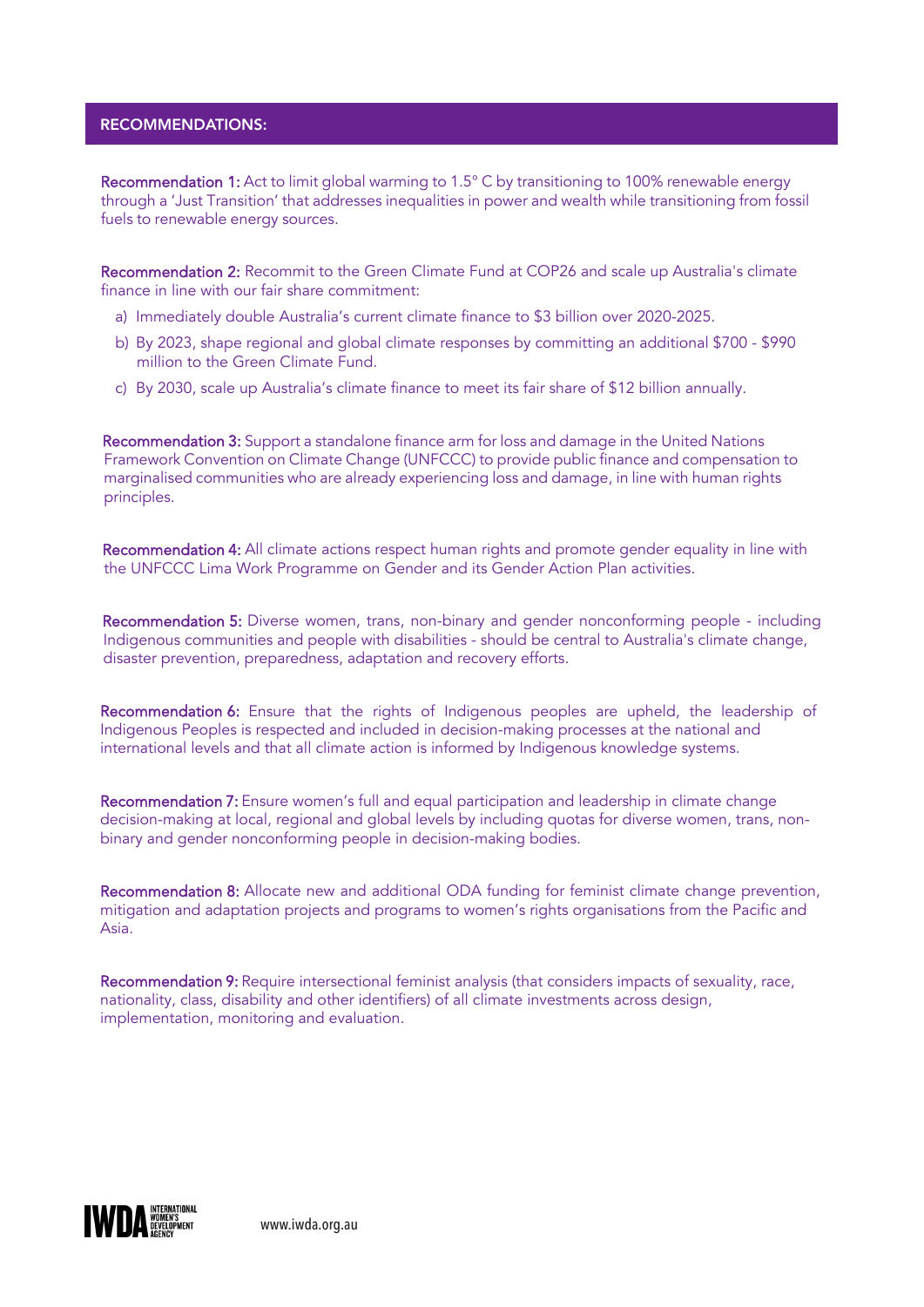#### ENDNOTES:

1 IWDA refers to 'women,' 'women in all their diversity,' and 'diverse wom-en' throughout this paper. We mean these phrases to include women of all ages, races, ethnicities, locations, levels of ability, religions and of all sexual orientations, gender identities and sex characteristics.

 $^2$  DIVA for Equality 2017a

<sup>3</sup>Women and Gender Constituency 2018

<sup>4</sup> Dwyer and Woolf 2018

<sup>5</sup> For instance, Climate Council, Climate Action Tracker, SEED, AYCC, CANA, Action on Climate, Climate for Change and more.

 $<sup>6</sup>$  Parker 2018; Pacific Islands Forum  $2018$ </sup>

 $<sup>7</sup>$  We Rise Coalition 2017, 8</sup>

<sup>8</sup> University of Notre Dame 2019

<sup>9</sup> Weir, Dovey, and Orcherton 2017, 1019 <sup>10</sup> Eckstein et al. 2018; Richards and Bradshaw 2017; Myanmar Climate Change Alliance 2019

<sup>11</sup>ReliefWeb 2017

<sup>12</sup> Richards and Bradshaw 2017

<sup>13</sup> Pacific Feminist Forum 2019; Amnesty<br>International et al 2018; Pacific Islands Forum 2018

<sup>14</sup> Weir, Dovey, and Orcherton 2017, <sup>1021;</sup><br>Fletcher et al. 2013

<sup>15</sup> WHO and UNFCCC 2015; Pierre-Louis <sup>and</sup><br>Popovich 2019

<sup>16</sup> DIVA for Equality 2017b; 2017a

<sup>17</sup> Terry 2009, 3; DIVA for Equality 2017b

<sup>18</sup> Dwyer and Woolf 2018; CBM Australia 2019; CBM Germany 2019

<sup>19</sup> Eastin 2018; UNISDR, UNDP, and IUCN 2009 <sup>20</sup> FemLINK Pacific 2017; DIVA for Equality 2018; MCCA 2016

<sup>21</sup>Weir, Dovey, and Orcherton 2017; Charan, Kaur, and Singh 2016

<sup>22</sup> Mcleod et al. 2018

<sup>23</sup> Williams and Montes 2016, 116

<sup>24</sup> Government of Australia 2015

<sup>25</sup> Murphy and Cox 2019; Climate Coun-<sup>cil</sup><br>2018

## <sup>26</sup> Climate Action Tracker 2018a; Climate<br>Council 2018; Stock 2018; Kilvert 2018

<sup>27</sup> Climate Action Tracker 2018b

 $^{28}$  Gayfer et al. 2018, 40

 $^{29}$ Gayfer et al. 2018, 40

<sup>30</sup> Gayfer et al. 2018, 41

<sup>31</sup> Women and Gender Constituency. 2021. Updates and key considerations for the May– June 2021 Climate Change Conference – sessions of the subsidiary bodies. https:// womengenderclimate.org/key-considerationsfor-the-upcoming-may-june-2021-climatechange-conference-sessions-of-the-subsidiarybodies/

<sup>32</sup> World Resources Institute, Waslander, and Amerasinge 2019; World Resources Institute, Waslander, and Vallejos 2018

### BIBLIOGRAPHY

Amnesty International et al. 2018. Joint Open Letter to the Pacific Islands Forum Leaders and Observers in the Context of Australia's Offshore Refugee Processing Policy. ASA 05/8971/2018. https://reliefweb.int/sites/reliefweb.int/files/resources/ASA0589712018ENGLISH.pdf.

CBM Australia. 2019. "What Does Climate Change Have to Do with Poverty and Disability?" Melbourne, Australia: Christian Blind Mission. https://www.cbm.org.au/wp-content/uploads/2019/06/WorldEnvironmentDay2019.pdf.

CBM Germany. 2019. "CBM and the 2030 Agenda for Sustainable Development: Strengthening Environmental Sustainability and Inclusion in Health and Other Development Programs." Christian Blind Mission International.

Charan, Dhrishna, Manpreet Kaur, and Priyatma Singh. 2016. "Indigenous Fijian Women's Role in Disaster Risk Management and Climate Change Adaptation." Pacific Asia Inquiry 7 (1):106–22.

Climate Action Tracker. 2018a. "Australia | Climate Action Tracker." 2018. https://climateactiontracker.org/countries/australia/.

———. 2018b. "Current Policy Projections." Climate Action Tracker. https://climateactiontracker.org/countries/australia/current-policyprojections/.

Climate Council. 2018. "Australia's Rising Greenhouse Gas Emissions." Australia: Climate Council. https://www.climatecouncil.org.au/wpcontent/uploads/2018/06/CC\_MVSA0143-Briefing-Paper-Australias-Rising-Emissions\_V8-FA\_Low-Res\_Single-Pages3.pdf.

DIVA for Equality. 2017a. "COP23 and a UNFCCC Gender Action Plan -Why It Matters to Pacific Women!" Women Defend the Commons (blog). 2017. https://diva4equality.wordpress.com/2017/09/23/cop23-and-a-unfccc-gender-action-plan-why-it-matters-to-pacific-women/.

———. 2017b. "Pacific Island Women – Ecological Defenders." Women Defend the Commons (blog). 2017. https://diva4equality.wordpress. com/2017/10/27/pacific-island-women-ecological-defenders/.

.<br>2018. "1o5c Talanoa Reports: Women of Taveuni Island March for Gender, Ecological and Climate Justice." Women Defend the Commons (blog). 2018. https://diva4equality.wordpress.com/2018/10/08/1o5c-talanoa-reports-women-of-taveuni-island-march-for-genderecological-and-climate-justice/.

Dwyer, Emily, and Lana Woolf. 2018. "Down by the River: Addressing the Rights, Needs and Strengths of Fijian Sexual and Gender Minorities in Disaster Risk Reduction and Humanitarian Response." Melbourne: Oxfam, Edge Effect and Rainbow Pride Foundation Fiji.

Eastin, Joshua. 2018. "Climate Change and Gender Equality in Developing States."

Eckstein, David, Marie-Lena Hutfils, Maik Winges, and Germanwatch. 2018. Global Climate Risk Index 2019 Who Suffers Most From Extreme Weather Events? Weather-Related Loss Events in 2017 and 1998 to 2017.

FemLINK Pacific. 2017. "Women's Weather Watch Goes Regional." 2017. https://www.facebook.com/notes/femlinkpacific/womens-weatherwatch-goes-regional/10156007454849295/.

Fletcher, Stephanie M., Jodi Thiessen, Anna Gero, Michele Rumsey, Natasha Kuruppu, and Juliet Willetts. 2013. "Traditional Coping Strategies and Disaster Response: Examples from the South Pacific Region." Journal of Environmental and Public Health 2013. https://doi. org/10.1155/2013/264503.

Gayfer, Julian, Kari Sann, Brian Dawson, and Tracey McMartin. 2018. "Investing in the Future: Evaluation of Australia's Climate Change<br>Assistance." 978 0 9954465 5 7. DFAT. https://dfat.gov.au/aid/how-we-measure-performanc climate-change-assistance.pdf.